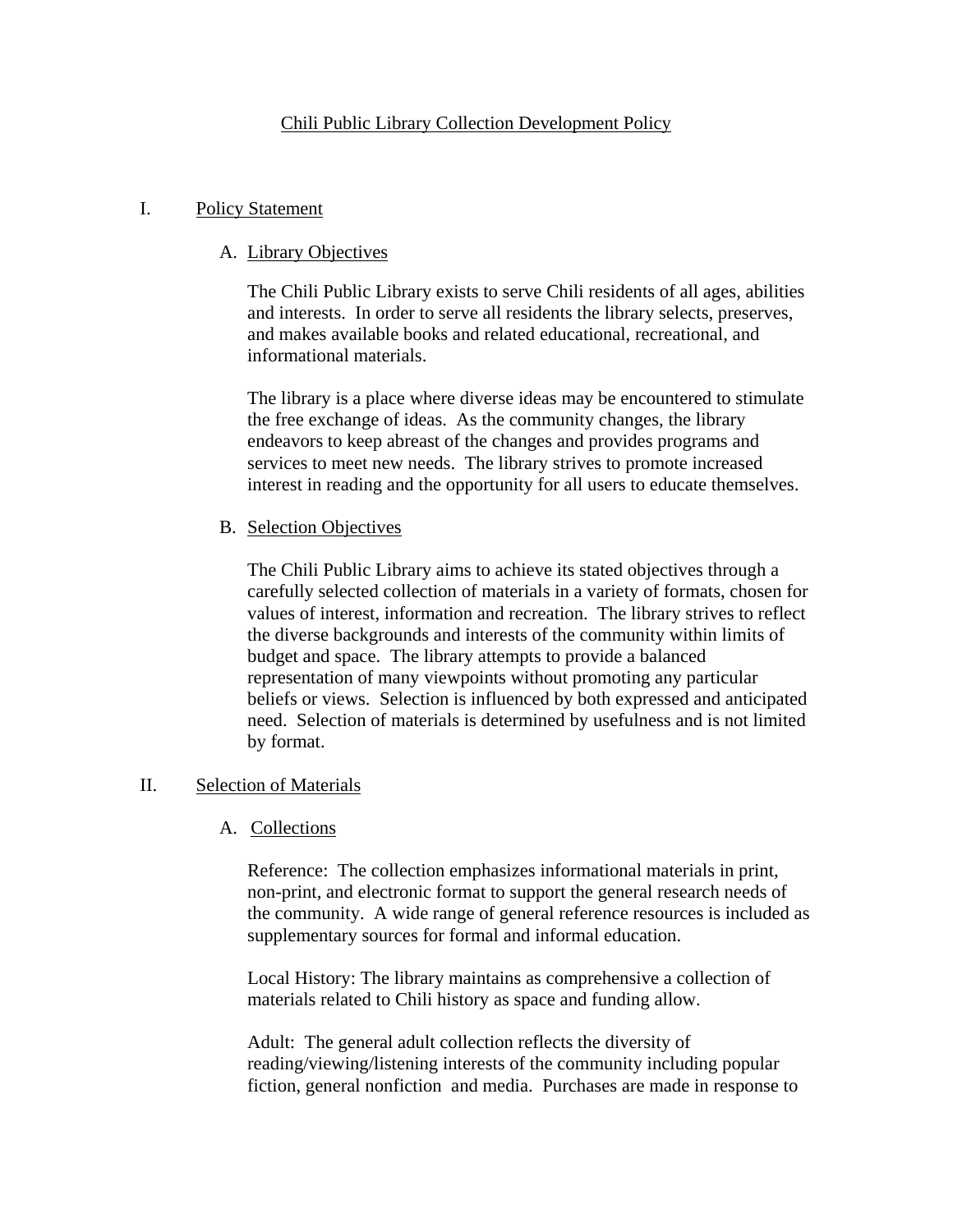popular demand and to provide a balanced, up-to-date collection within budget restraints.

Young Adult: The objective of the collection is to provide print and nonprint materials for teenagers, generally of middle and high school age. Materials include those for recreation, general information and formal research purposes.

Juvenile: The juvenile collection provides the best materials available within reasonable budget limitations for all the community's children from infancy to grade six, and their parents and caregivers. To serve this age range, materials in a wide variety of reading levels and formats are maintained. This collection serves both the informational and recreational needs of children. Chili school curriculum is supported with supplementary materials to enhance the students' learning experiences while leaving the main responsibility for curriculum support to the schools.

#### B. Criteria for Selection

Selection policy is guided by the first amendment of the U.S. Constitution, the *Library Bill of Rights*, the American Library Association guidelines on *Freedom to Read,* and the *Access to Electronic Information, Services, and Networks.*

Material considered for purchase will be selected on the basis of:

• Quality

The literary and educational merit, recency of information, accuracy, effectiveness of presentation, and comparison with other published materials on the same subject are considered, as seen in review media or by examination by a librarian. Judgement is based on the material as a whole, and not on the presence of individual words, phrases or episodes alone.

Balance  $\bullet$ 

All sides of an issue will be represented within budget limitations and availability of materials. No materials will be excluded because of the origin, background, or views of those contributing to their creation.

 $\bullet$ Demand

Expressed interest by the community will be considered in selection decisions. The library will resist efforts to unduly influence additions or removals from the collection or to deny access to materials to others in the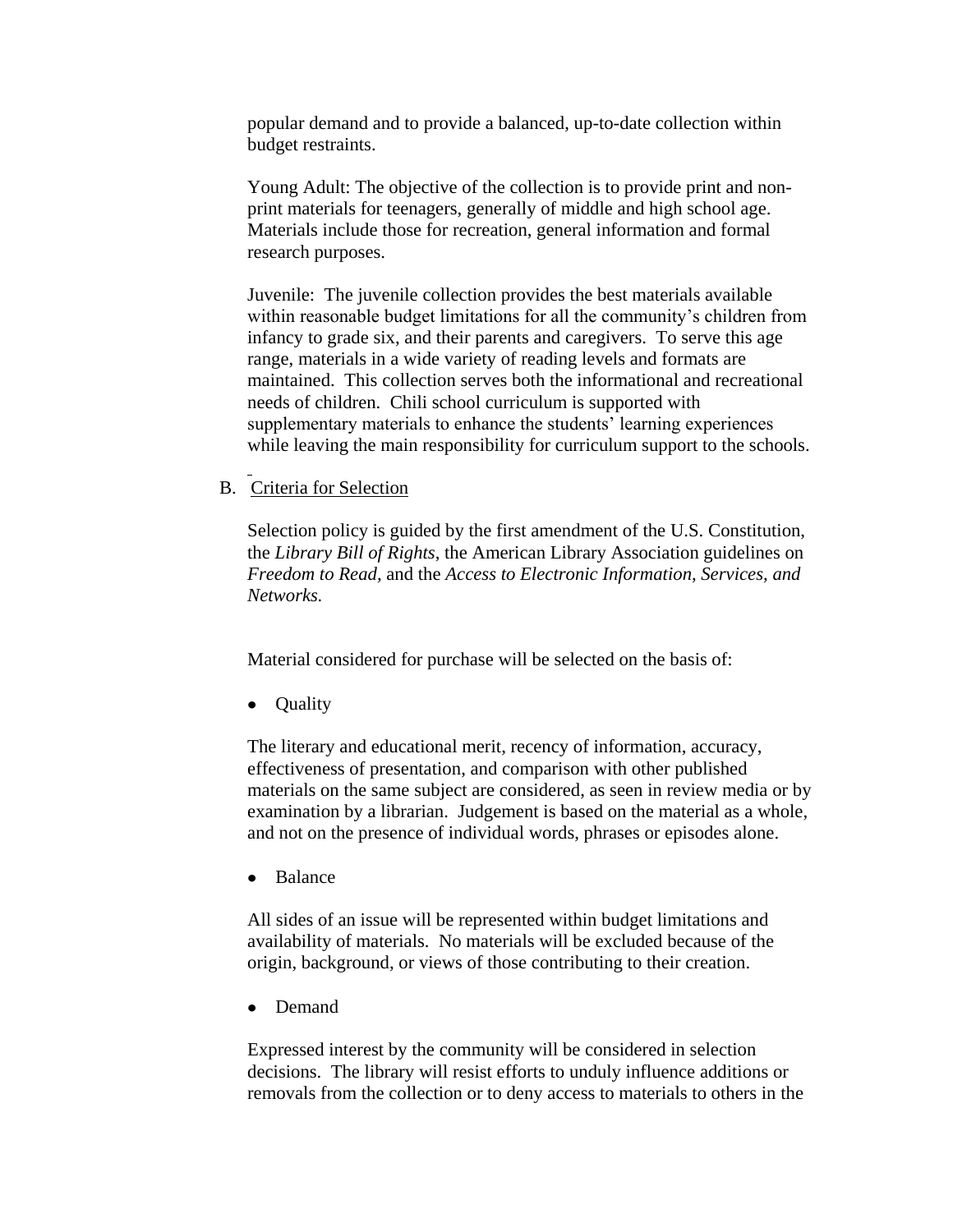community. No attempt is made to supply school textbooks, but a book will not be rejected simply because it is a textbook. When space and budget permit, the library will acquire materials which appear on school reading lists. Co-operation between local schools and the library will be encouraged.

Suitability for Age Level  $\bullet$ 

Selection criteria for children, young adult, and adult materials differ, and support the statements and goals in the "Definition of Collections" section of this policy.

• Ouality, Durability and Appropriateness of Physical Construction

## C. Responsibility for Selection

The ultimate responsibility for selection of materials rests with the Library Board of Trustees. That responsibility is delegated by the Board to the Director of the Library and the other librarians on the staff.

### III. Other Selection Areas

## A. Gifts and Memorials

The library applies the same selection criteria to gift materials as are applied to purchased materials. The library reserves the right to refuse gifts or dispose of them in accordance with procedures established by the Library Board of Trustees. Generally, materials that carry restrictions which necessitate special treatment or which prevent integration of the gift into either the operation of the Library or the Library collection will not be accepted. Limitations of space, staff time, and processing costs are additional considerations that may impact the decision to accept gifts of materials. Donated gifts automatically become the property of the Library and may be disposed of at any time in accordance with Library restrictions and with State laws.

Gifts made in memory or honor of individuals are encouraged. The selection of such materials may be left to the Director or designated staff, or the donor may request a particular book or subject area. Bookplates may be placed in items added as memorials. Money, in any amount and with restraining conditions, may be accepted only after consultation with and approval of the Library Director.